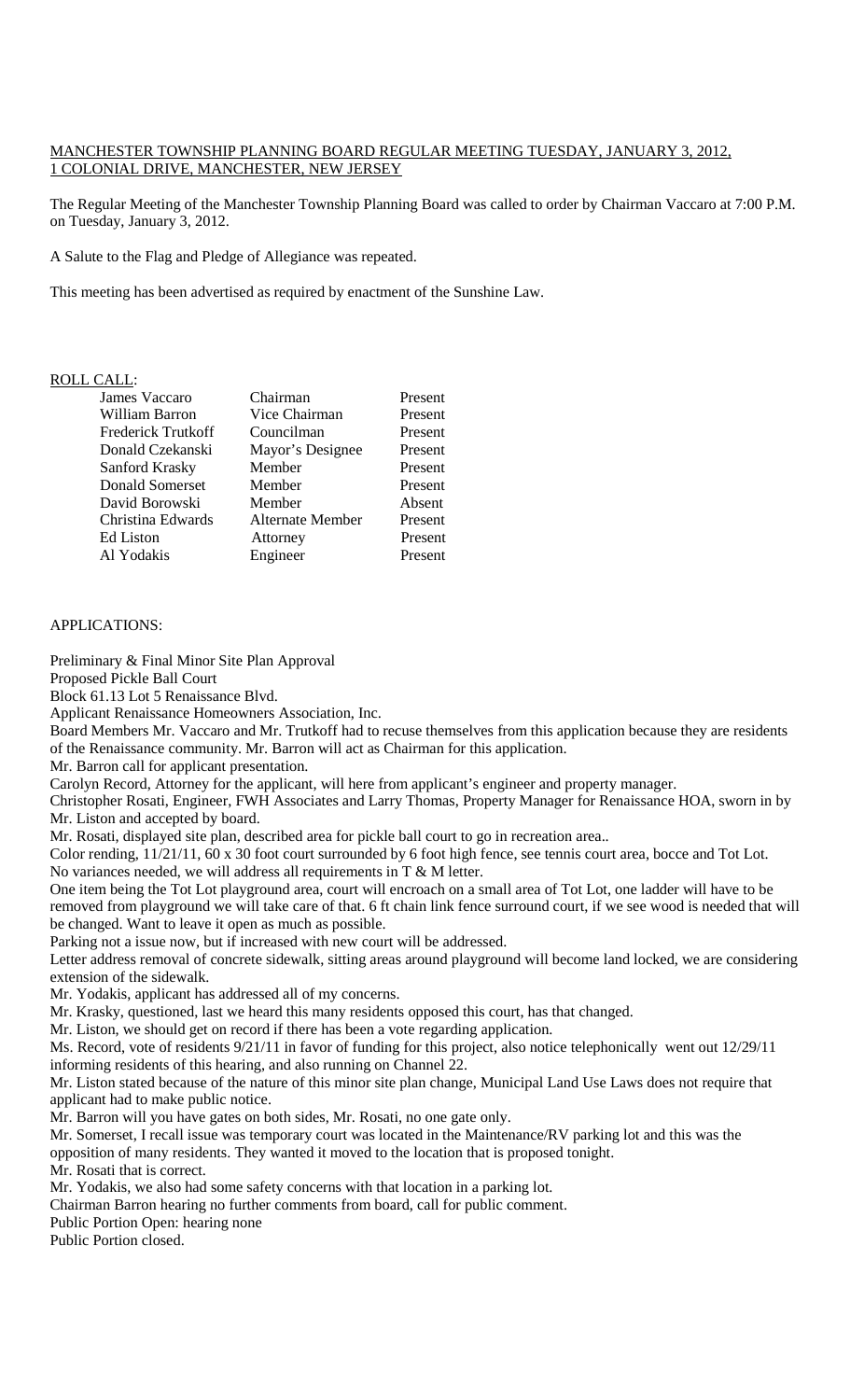Chairman Barron called for a motion.

Motion to approve by Mr. Krasky, seconded by Mr. Somerset

Roll Call : Mr. Krasky-yes, Mr. Somerset-yes, Chairman Barron-yes

Mr. Czekanski-yes, Ms. Edwards-yes

Mr. Liston stated resolution would be memorialized next month.

## ADMINISTRATIVE SESSION:

Mr. Vaccaro returned and continued as Chairman for remainder of meeting business, Mr. Trutkoff returned to dais also.

### APPROVAL OF MEETING MINUTES:

Mr. Barron, stated he was absent from last meeting, but in reading minutes he was offended by public comments made that the Planning Board does not represent the western end of town. This entire board represents all of Manchester Township.

Mr. Vaccaro, you are absolutely right, and the public was informed they were incorrect and that is not how this board functions, we represent all of the township equally.

Mr. Czekanski, agreed, stated past members from Whiting area, such as Bob Piggott and Bill Staples

Mr. Trutkoff, asked if any of the public that evening, had applied for a position on the board.

Ms. Borthwick, no not to date.

Mr. Liston, past 21 years, he and Mr. Krasky and Mr. Czekanski served on the board, this administration as always maintained balance of this community.

Motion to approve December 5, 2011 Regular Meeting Minutes by Mr. Barron, seconded by Mr. Krasky Roll Call: Mr. Barron-yes, Mr. Krasky-yes, Chairman Vaccaro-yes

Messrs. Trutkoff-yes, Somerset-yes, Edwards-yes ( Not voting, Mr. Barron absent from meeting)

### PAYMENT OF BILLS: December 2011

|                       | Escrow     | <b>General Matters</b> | Hov/Stav | Perlmutter |
|-----------------------|------------|------------------------|----------|------------|
| T & M<br>11034        | 294.00     |                        |          |            |
| <b>LISTON</b><br>5596 | 121.50     | 216.00                 |          | 1,228.50   |
| Total                 | 415.50     | 216.00                 |          | 1,225.50   |
| <b>TOTAL BILLS</b>    | \$1,850.00 |                        |          |            |

Bill report given by Ms. Borthwick, Board Secretary Motion made to pay bills by Mr. Trutkoff, seconded by Mr. Czekanski Roll Call: Mr. Trutkoff-yes, Mr. Czekanski-yes, Chairman Vaccaro-yes Messrs. Krasky-yes, Somerset-yes, Edwards-yes

#### PROFFESSIONAL REPORTS:

.

Judge Mallard ruled that everything that this Planning Board did was proper and supported by evidence. Court ruled and granted approval. Regarding the ordinance change regarding shopping center, to clarify, do to a failure in the Clerk's office to proper notice public, court ruled this was not necessary any way because this was a permitted use. All our hard work was not for nothing. The DEP has reached a settlement with Jaylin and is now in public comment period and the project is moving forward. This does not mean that Mr. Perlmutter will not file an appeal, we have heard he already has.

I do feel this is a strong decision and will be up held in the appellate court. Wal Mart will be moving forward at their own risk, they are confident.

Mr. Krasky asked how long will it take in appellate, Mr. Liston usually about a year.

Mr. Czekanski, this is going on for ten years?, Mr. Liston, yes

Mr. Liston, Perlmutter team is running out of options, I do believe you will see a shovel in the ground.